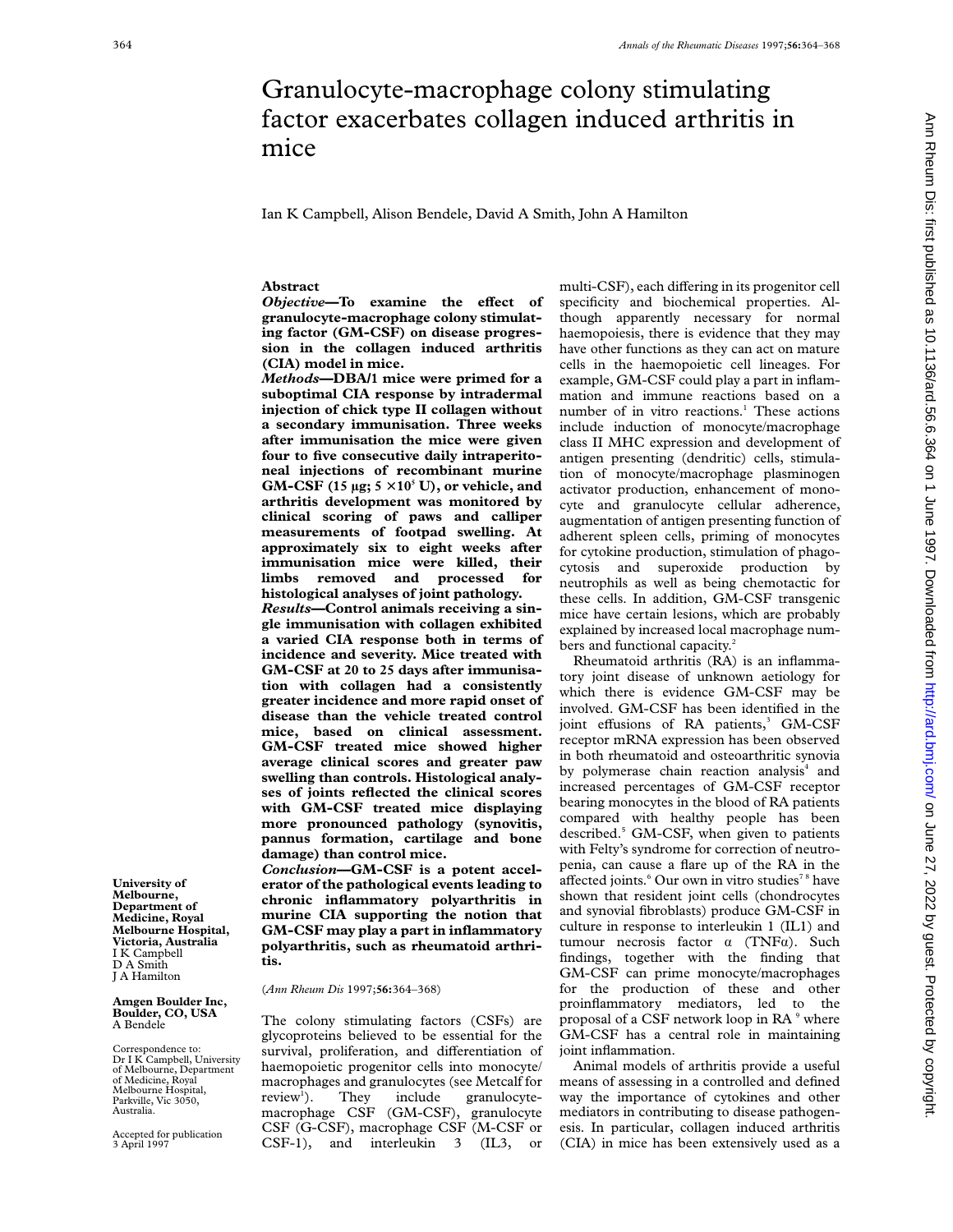model for human RA, with which it has many immunological and pathological parallels (see Staines and Wooley for review<sup>10</sup>). The purpose of this study was to obtain further evidence for a role for GM-CSF in the pathogenesis of arthritis by examining the effect of exogenous GM-CSF in CIA by direct cytokine injection. We report that recombinant murine GM-CSF increased the severity of CIA in DBA/1 mice given a single immunisation with collagen, as assessed both clinically and histologically.

## **Methods**

## REAGENTS

Chick type II collagen (CII) and Freund's incomplete adjuvant (FIA) were purchased from the Sigma Chemical Co (St Louis, MO); heat killed *Mycobacterium tuberculosis* (H37 Ra) was purchased from Difco Laboratories (Detroit, MI). Recombinant murine GM-CSF (specific activity  $3 \times 10^7$  U/mg, where 1 U gives  $\frac{1}{2}$  maximal stimulation of murine bone marrow cell colony formation) was provided by Amgen.

## ANIMALS

Male DBA/1 mice were purchased from the Animal Resources Centre (Canning Vale, Western Australia) and allowed to acclimatise for one week before experimentation at which time they were aged 8 to 12 weeks. Animals were fed standard rodent chow and water ad libitum and housed in sawdust lined cages in groups of five.

#### INDUCTION OF CIA

Chick CII was dissolved at 2 mg/ml in 10 mM acetic acid by end over end rotation overnight at 4°C. An emulsion was prepared by mixing the collagen solution 1:1 with Freund's complete adjuvant prepared by supplementing FIA with 5 mg/ml *M tuberculosis*. Mice were injected intradermally at several sites into the base of the tail with a total of 100 µl emulsion containing 100 µg CII. After three weeks mice were given four to five daily intraperitoneal (ip) injections of either GM-CSF (15 µg;  $5 \times 10^5$  U) or the same volume of vehicle.

## ASSESSMENT OF ARTHRITIS

Animals were assessed for redness and swelling of limbs and a clinical score allocated for each mouse two to three times per week, for up to 58 days. The scoring system was based on that of Williams *et al*<sup>11</sup> where  $0 =$  normal,  $1 =$  slight swelling and/or erythema,  $2 =$  extensive swelling and/or erythema and  $3 =$  joint distortion and/or rigidity. The maximum score per mouse was 12. Mice were considered to have arthritis when two consecutive positive evaluations were obtained. In some instances only individual digits were observed to swell on a particular limb in which case the maximum score assigned was 1, regardless of the degree of swelling or stiffness of the digit(s). Paw swelling was also measured with callipers (Mitutoyo, Japan), accurate to 0.01 mm.

HISTOLOGICAL EXAMINATION

At death, all limbs were removed, fixed in 4% paraformaldehyde for at least two days, and decalcified in Surgipath Decalcifier I (Surgipath, Grayslake, IL) for four days. The joints (fore paw, knee, ankle, and hind paw) were processed for paraffin wax embedding and 5 µm sections prepared and stained with haematoxylin and eosin or toluidine blue. The sections were evaluated without knowledge of the treatment groups. Each of the above listed joints was scored on a 0 to 5 basis (with 0 being normal and 5 being severely affected) for the histological changes of inflammation (both synovitis and periarticular), pannus formation, cartilage damage (marginal erosions as well as diffuse changes), and bone damage (resorption, periosteal proliferation), as previously described.<sup>12</sup> In the case of the paws, where numerous phalangeal and metacarpal or metatarsal joints were evaluated and scored concurrently, if only one to two joints of a paw were affected, the maximum score was 2 for any parameter, regardless of the severity of those affected joints. If three or more joints were affected the score reflected overall severity.

#### STATISTICAL ANALYSIS

The Mann-Whitney two sample rank test was used to determine the level of significance between means of groups. The incidence of arthritis between different groups was assessed by the  $\chi^2$  test. For each test p < 0.05 was considered statistically significant.

### **Results**

#### MICE TREATED WITH GM-CSF EXHIBIT MORE SEVERE ARTHRITIS

The onset and progression of arthritis was assessed by both clinical scores, based on redness and swelling of joints, as well as by calliper measurements of footpad thickness. DBA/1 mice were primed for suboptimal development of CIA by single immunisation with chick CII; the secondary immunisation usually performed in conventional CIA and resulting in greater incidence and severity of disease was omitted. The purpose of this was to present a model in which the actions of exogenously added proinflammatory cytokines might be more evident, as previously described.<sup>12</sup> Under these conditions, the first clinical signs of arthritis usually appeared by approximately day 30. We observed the arthritis in this model to manifest itself in a spectrum of responses ranging from the swelling of single or multiple digits only to generalised paw swelling, with and without inclusion of the digits.

In view of the proinflammatory actions of  $GM-CSF$ <sup>13</sup> and its presence in rheumatoid joint effusions<sup>3</sup> it was of interest to examine the effect of GM-CSF administration in this model. At three weeks after immunisation with CII, mice were given four to five consecutive, daily ip injections of GM-CSF. The injection schedule was based on similar studies examining the effect of IL1 in this model  $12$  and is considered to be at a time when there is an established immune response to CII but before the onset of disease. Mice so treated with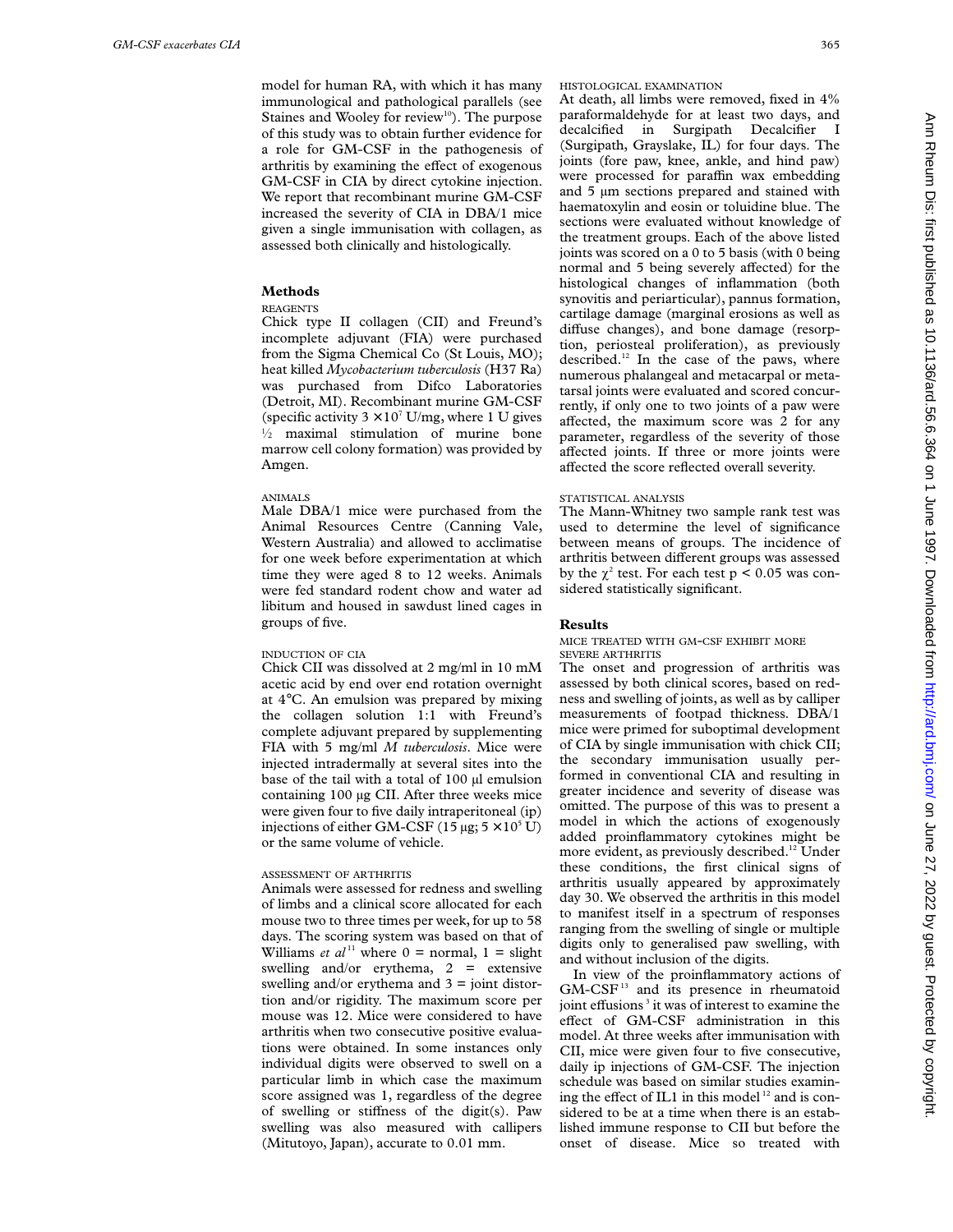Table 1 Effect of GM-CSF on incidence and average clinical score of CIA\*

| GM-CSF       | Davs      | Kill† | Incidence $(n)$ |       | Average clinical score# |             |
|--------------|-----------|-------|-----------------|-------|-------------------------|-------------|
|              |           |       |                 |       |                         |             |
| Experiment 1 | $21 - 25$ | 45    | 2/10            | 7/10  | 0.1(0.1)                | $1.3(0.5)\$ |
| Experiment 2 | $20 - 23$ | 43    | 9/10            | 8/8   | 1.2(0.3)                | $3.4(0.7)\$ |
| Experiment 3 | $21 - 24$ | 58    | 7/10            | 10/10 | 1.4(0.5)                | 3.4 $(0.6)$ |

 $\star$  DBA/1 mice, immunised with chick CII, were given daily ip injections at different times (see Days) with either 15 μg GM-CSF (+) or vehicle (−) and the arthritis assessed by clinical score every two to three days. † Day of death. ‡ The average clinical score of each mouse was<br>determined for the period immediately following GM-CSF, or vehicle treatment, to death.<br>Values show the mean (SEM) of these values for vehicle control.

> GM-CSF exhibited a more severe form of arthritis than the vehicle treated control animals in each of three separate experiments, as evidenced by the higher average clinical scores (table 1). Analysis of data pooled from the three experiments showed that GM-CSF treated mice exhibited a greater incidence of disease, with 25 of 28 mice showing clinical signs of arthritis compared with 18 of 30 control mice (p < 0.05). The GM-CSF treated mice also displayed an earlier onset of disease with a mean (SEM) onset of 26.0 (0.6) days compared with 30.3 (1.3) days for control mice  $(p < 0.01)$ .

#### KINETICS OF GM-CSF EFFECT

A good correlation was seen between the means of the clinical scores and the rear paw size calliper measurements when the kinetics of the response to GM-CSF was examined (fig 1(A) and (B), respectively). The administration of GM-CSF caused a rapid exacerbation of arthritis, which was already evident on the last day of the injection schedule (day 23) in the experiment in figure 1.

#### HISTOLOGICAL ANALYSIS OF GM-CSF EFFECT ON CIA

As confirmation that the response was indeed arthritis and not simply inflammation, at termination of the experiments the animals were killed, all limbs removed (whether clinically arthritic or not), and the joints fixed, decalcified, embedded in paraffin wax, and sections cut and stained with haematoxylin and eosin or toluidine blue for histological assessment. Figure 2 shows a representative frontal section of a knee joint taken from a GM-CSF treated mouse, stained with toluidine blue. The pathology is consistent with that seen in severe conventional CIA where a secondary immunisation is given, namely, loss of proteoglycan staining, cartilage destruction, synovitis, synovial hyperplasia, and pannus formation invading into the subchondral bone.<sup>10</sup> Under the conditions of the CIA model used in this study (that is, no secondary CII injection), joint sections from vehicle treated mice rarely exhibited this degree of inflammation and tissue destruction.

To allow a quantitative comparison to be made between the joints of vehicle and GM-CSF treated mice a histological scoring system was adopted. Figure 3 shows the results of histological scoring of four different parameters of joint pathology (inflammation, pannus formation, cartilage damage, and bone damage) for GM-CSF versus control mice

(experiment 1 from table 1). There was a strong concordance between the clinical and histological assessments for individual limbs. For each parameter the joints from GM-CSF treated mice scored significantly higher than the joints of control mice, consistent with the



*Figure 1 Kinetics of the eVect of GM-CSF on clinical score and paw swelling in CIA. Mice were immunised with chick CII and 20 to 23 days later (experiment 2 from table 1) were given daily ip injections of either 15 µg GM-CSF or vehicle (control). Arthritis development was assessed every two to three days by (A) a clinical score (maximum score 12 per mouse) and (B) by calliper measurement of the hind footpad thickness. Results show the means (SEM) for 10 mice per group. For (B) the paw sizes of each individual limb were expressed as a percentage of their day 20 values and the mean (SEM) were then obtained for the 20 limbs.*



*Figure 2 Medial aspect of knee joint from type II collagen immunised mouse treated at days 21 to 25 by ip injection of 15 µg GM-CSF (experiment 1 from table 1). Pronounced loss of proteoglycan from the tibial articular cartilage is evident by the loss of intense staining (arrow) while the adjacent femoral cartilage is eroded down to the calcified cartilage layer (darker stain). The synovium (arrow head) is markedly thickened as a result of infiltration by inflammatory cells and proliferation of synovial cells and has invaded into the bone. Toluidine blue, frontal section, original magnification* ×*100.*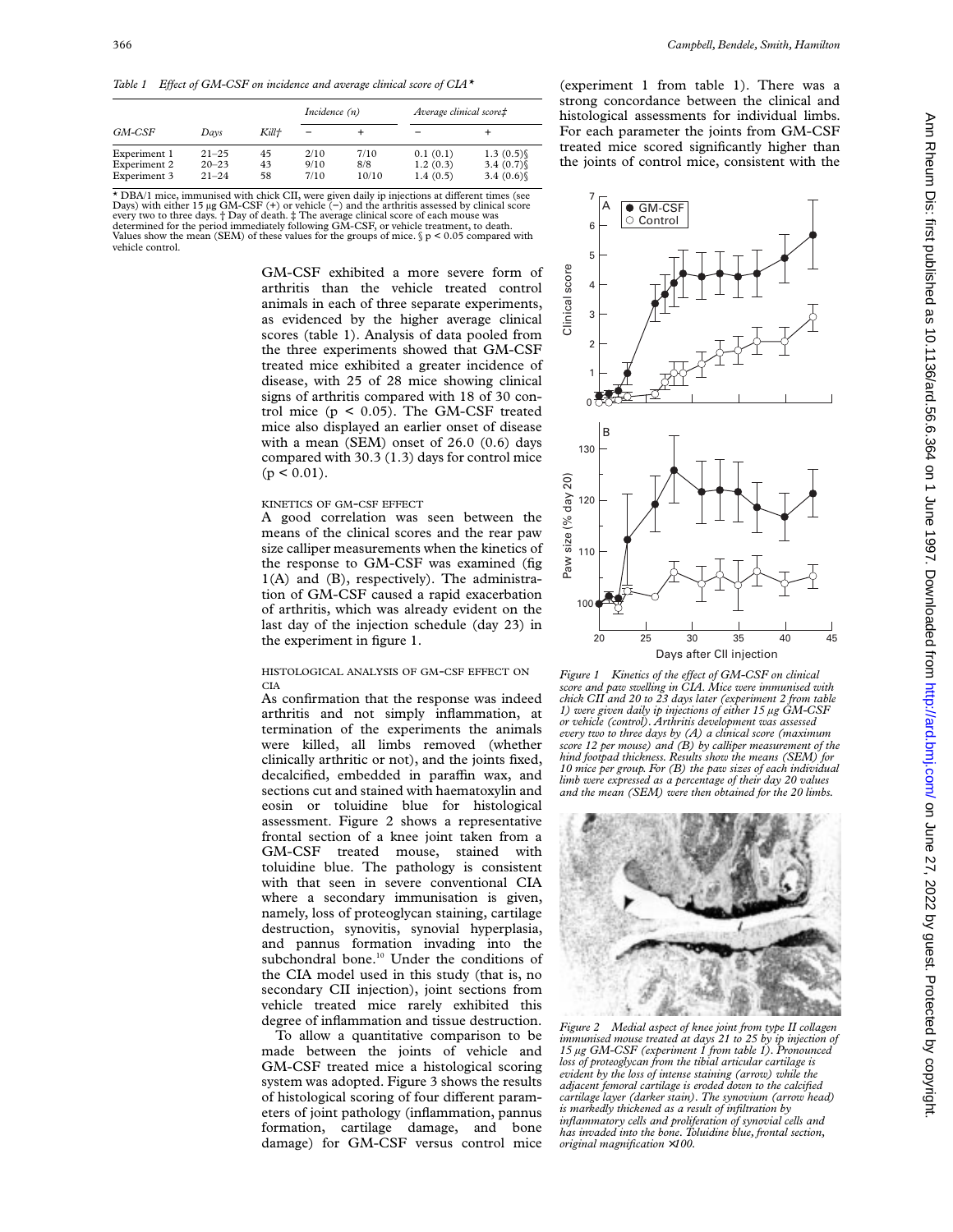earlier clinical assessment. The lesions of vehicle treated mice were sporadic and minimal to mild, whereas those from mice treated with GM-CSF were moderate to marked in severity.

#### **Discussion**

CIA is proving a valuable model for identification of the inflammatory mediators potentially involved in human RA. The approaches of either direct administration of cytokines (for example, IL1), $^{12}$  of neutralising antibodies to cytokines (for example, to  $TNF\alpha$ ),<sup>11</sup> or of specific cytokine antagonists 14 15 have in many instances shown a dramatic alteration in the severity or course of disease progression, or both, thereby implicating particular cytokines in the pathogenesis of joint disease. In this study we have used the first of these approaches to focus on the involvement of GM-CSF, a cytokine traditionally associated with haemopoiesis, although it can also have proinflammatory and proimmune actions.<sup>1</sup> For this purpose, by omitting a secondary CII injection, we have established the CIA model under suboptimal response conditions to show an enhancing effect of GM-CSF.

We found that ip injection of GM-CSF, at three weeks after immunisation with CII, resulted in an exacerbation of arthritis symptoms. Over the time course of this study (up to 58 days after immunisation) mice treated with GM-CSF were more likely to develop arthritis and exhibited higher clinical scores, earlier clinical onset of disease, larger joint swelling measurements and increased histological scores for joint destruction than control animals receiving vehicle alone. At the level of histology, the GM-CSF exacerbated CIA manifested itself as a severe form of



*Figure 3 Histological assessment of CIA in mice treated with and without GM-CSF. Mice were immunised with chick CII and 21 to 25 days later were given daily ip injections of either 15 µg GM-CSF or vehicle (control). At 45 days after immunisation the mice were killed, their limbs removed, and the joints (fore paw, knee, ankle, and hind paw) were fixed, decalcified, embedded in paraYn wax, and 5 µm sections prepared and stained with haematoxylin and eosin. The joints were evaluated for the histological changes of inflammation, pannus formation, cartilage damage, and bone damage, each on a scale of 0 to 5. Results express the mean (SEM) for 10 mice per group. Joints from GM-CSF treated mice scored significantly higher (p < 0.05, Mann-Whitney two sample test) than the control for each parameter.*

conventional CIA (where a secondary CII injection is given) with invasive inflammatory cells in the joint space, synovial hyperplasia, and invasion into sites of cartilage and bone degradation. Immunohistochemical studies are required to discover whether or not the administration of GM-CSF elicits a unique inflammatory response in this model, perhaps generating a different spectrum of effector cells to those usually observed in CIA.

The mechanism by which GM-CSF exacerbates CIA has not been elucidated in this study and awaits further investigation; however, based on its known in vitro and in vivo actions, it probably involves modulation of the levels and functions of circulating and/or activated monocyte-macrophages and/or neutrophils. Any of the numerous in vitro actions of GM-CSF detailed above could be contributing mechanisms. Studies in vivo have shown that thrice daily ip injections of GM-CSF  $(0.2 \mu g)$ for six days elicits a twofold increase in both circulating neutrophils and in spleen monocytes in BALB/c, C57BL, and C3H/HeJ mice.16 Increased numbers of neutrophils, monocytes (major cell type), and eosinophils were also described in the peritoneal cavity, the macrophages of which exhibited an enhanced phagocytic capacity, indicating activation.<sup>16</sup> In this study, the daily administration of 15 µg GM-CSF probably had similar effects on at least some of these cell populations, although the mice concerned have been sensitised to develop inflammatory autoimmune arthritis.

GM-CSF, when coadministered subcutaneously or intradermally at the antigenic site, has been recognised as an effective adjuvant for increasing cellular and humoral immunity to peptide/protein antigens.17 Although the 'professional' antigen presenting cells, the dendritic cells, are generated from bone marrow cells in vitro in response to  $GM-CSF$ ,<sup>18</sup> these cells lack the ability to present collagen to T cells.19 As both macrophages and granulocytes feature in the joints of mice with CIA<sup>10</sup> then either or both cell types may be the target of GM-CSF in this study. GM-CSF may have affected these cells through local or systemic actions, or both; locally, through the 'activation' of cells already within the joints as part of the ongoing immune reaction to produce inflammatory mediators leading to more severe joint damage<sup>9</sup>; and systemically, by availing greater numbers of circulating activated cells<sup>16</sup> for migration into the inflamed joint.

Finally, although this study has shown that exogenously added GM-CSF promotes a severe form of CIA, this does not indicate whether it is a requisite component of the 'normal' pathogenesis of CIA and so further studies using neutralising antibodies to GM-CSF are currently underway to consider this. Nevertheless, these findings are consistent with the proinflammatory actions of GM-CSF in exacerbating human RA<sup>6</sup> and highlight the important role GM-CSF could have in determining the progression and severity of inflammatory joint disease.